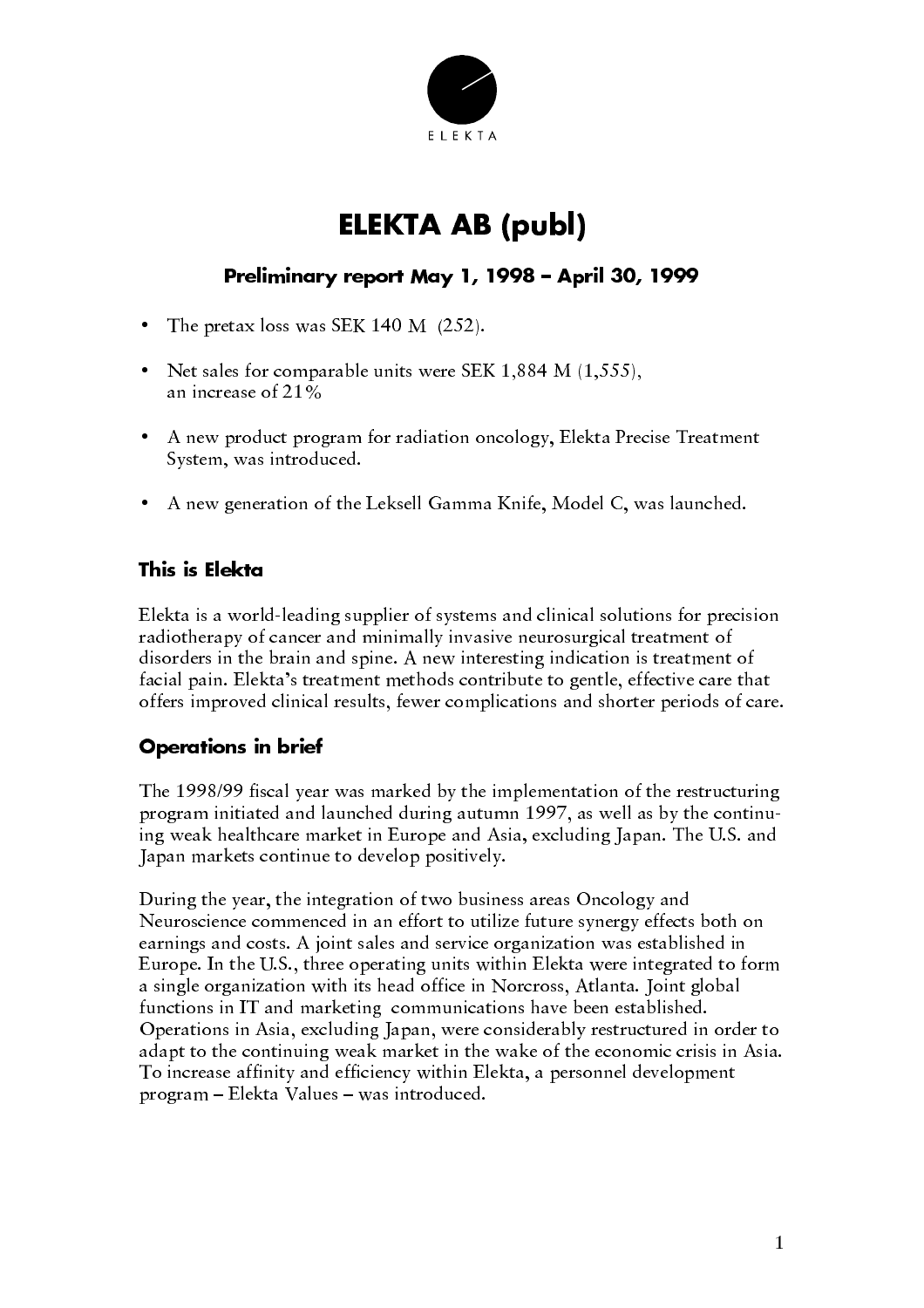

#### **Product launches**

During the year, Elekta introduced a new product program for radiation oncology, Elekta Precise Treatment System, which has received clearance by the FDA for marketing in the U.S. The system permits advanced and precise treatment, including the use of intensity modulated radio therapy, IMRT. Elekta Precise also includes a completely new and advanced treatment table used in patient fixation during radiotherapy.

At the end of February, Elekta launched its new generation of the Leksell Gamma Knife, model C, which has been received with great interest. The new product generation enhances the potential to optimize radiation doses, broadens the application area and shortens treatment times. The new modular version opens up the market to smaller hospitals and clinics. Furthermore existing equipment can be upgraded to the new version. The first shipments are scheduled for the end of 1999. In the beginning of June 1999, Elekta received clearance from the FDA for marketing the new product generation of the Leksell Gamma Knife in the U.S.

## Cooperation

A number of cooperation programs were started during the period, notably in the area of cancer treatment. In Europe, an agreement has been concluded with GE Medical Systems for the marketing of its CT simulation system for radiotherapy of cancer. An agreement was signed with the German company, Nexus, covering the marketing of its integrated information system for patient data and scheduling and billing routines for cancer radiotherapy. An agreement was also signed with the Dutch company, Nucletron, involving the manufacture of a therapy simulator developed in cooperation with Elekta. Elekta will also have the opportunity to distribute Nucletron's products in the area of brachia therapy.

In the image guided surgery area, IGS, Elekta has commenced cooperation with the Swiss company, Medivision Advanced Support System, which specializes in orthopedics and spinal surgery. In May 1999, an agreement was signed covering the exchange of technical information with Zeiss, which permits the integration of Elekta's image guided surgery systems with Zeiss' operating microscope.

## Order bookings and order backlog

The Group's order backlog amounted to SEK 1,184 M  $(1,066)$  at April 30, 1999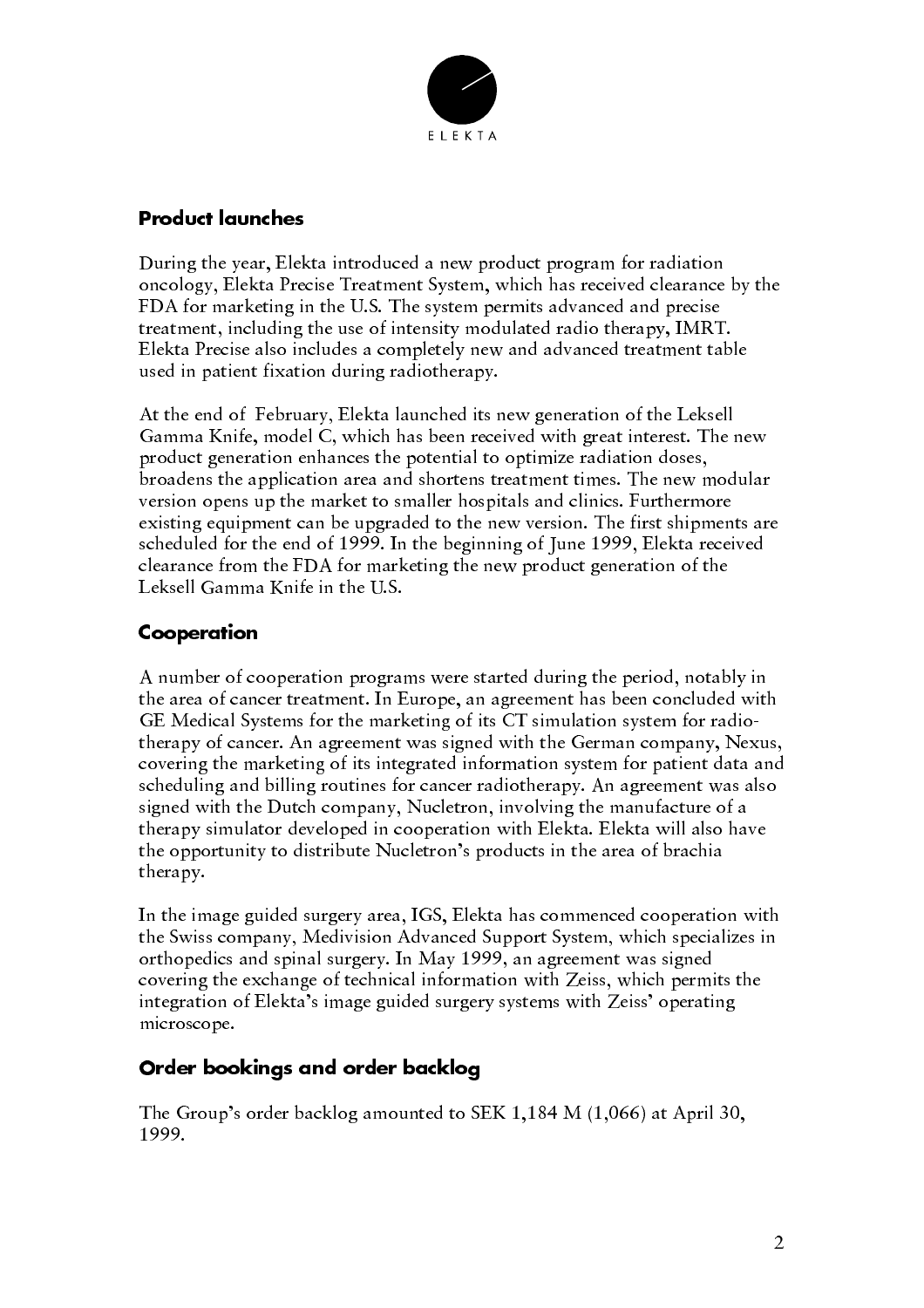

The market in Europe and Asia, excluding Japan, for Elekta's neuroscience products remained weak during the year. The U.S., however, showed favorable growth and Japan continued to be stable. During the fourth quarter, orders were signed for 7 (6) Gamma Knifes, of which three were for the U.S., two for Japan, one for Latin America and one for Europe. Over twelve months, 19 (19) new Gamma Knife orders were signed, of which 10 (8) are destined for the U.S.,  $5(8)$  for Japan, 1 (1) for Asia, 2 (0) for Africa (the Middle-East) and 1 (2) for Europe. During 1998/99, 14 Gamma Knifes were delivered compared with 17 the previous year.

Order bookings for oncology operations progressed positively. Elekta is currently the market leader in Europe. In the U.S., Elekta is the third largest supplier after Varian and Siemens. Among other developments, a three-year agreement was signed with the University of Pittsburgh Medical Center, UPMC Health Systems, valued at USD 10 M for the delivery of linear accelerators for eight hospitals in northwestern U.S. The agreements also encompass development cooperation, which will result in new technology with higher precision in radiotherapy of cancer. In Asia, Elekta is expanding its oncology operations and the company has commenced the development of its own distribution organization in Japan for oncology products.

### **Net sales**

The Group's net sales amounted to SEK 1,884 M (1,852). Net sales for comparable units increased SEK 329 M, or 21 percent. SEK 43 M of the sales improvement is a result of currency development.

A notable success during the year was the sale of four magneto encephalograpic instruments (MEG), in Japan with a total value of more than SEK 100 M. These systems, which are manufactured by Finnish Company Neuromag, are distributed by Elekta in Asia and are used in studies of brain functions and diagnostics, particularly for functional disorders such as epilepsy.

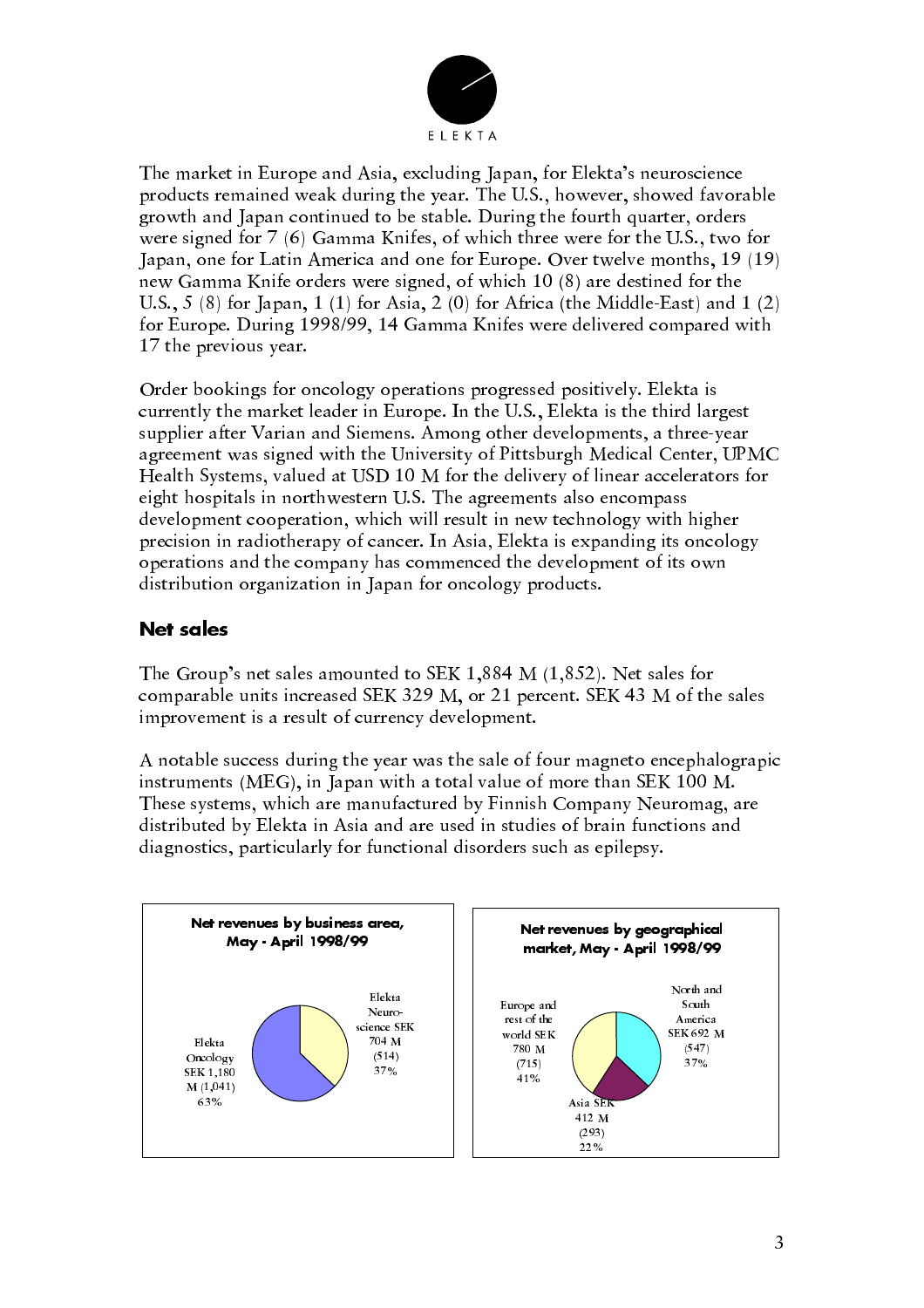

#### Result

Elekta incurred an operating loss of SEK 100 M (208), an improvement of SEK 108 M compared with the preceding period. The improvement in result compared with the preceding year is primarily attributable to the result in Gamma Knife operations. For comparable units excluding items affecting comparability, the operating loss was SEK 153 M (210).

The image guided surgery (IGS) product area reported unsatisfactory performance and posted charges against earnings in an amount of SEK 106 M. Efforts to find various forms of cooperation and alliances in the market in order to solve income and cost problems in the IGS area are continuing with undiminished efforts and are expected to be finalized during calender year 1999. External advisers have been engaged in this work.

The gross result for operations was affected by the product mix and developments in various geographic markets. Margins for Elekta oncology products remained under pressure in Europe, primarily in Germany and Italy. However, a certain improvement was noted at the end of the fiscal year. In addition, several orders taken over from Philips, which carried a slim margin, were delivered during the year. The result for the preceding year was positively affected by the completion of the delivery of a single large order to Russia for SEK 130 M with good margins. The order encompassed both the delivery of components and technical expertise for the development of cancer care in Russia.

The four MEG systems sold during the year in Japan and distributed by Electa offer lower margins than Elekta's own products.

The strategically important and considerable investments in R&D continued during the year and amounted to SEK 152 M  $(158)$ . These investments are expensed as incurred and corresponded to 8 percent (9) of net revenues.

The agreement with the Philips' Radiation Therapy division from 1997 stipulated a three-year take over of Philips' operations. The take-over was accelerated and finalized as early as the end of the 1998/99 fiscal year. Of the Group's restructuring costs for the period, SEK 46 M was booked against the restructuring reserve set up in connection with the acquisition of Philips' Radiation Therapy, which amounted to SEK 7 M on April 30, 1999.

During 1998/99, surgical products for ultrasound and cryosurgery as well as implants and disposable articles for hydrocephalus, which constituted the product range of the Elekta Surgical Instrument business area, were sold. The capital gain of SEK 23 M, and the gain of SEK 30 M from the sale of Elekta's former building in Crawley, were reported as items affecting comparability.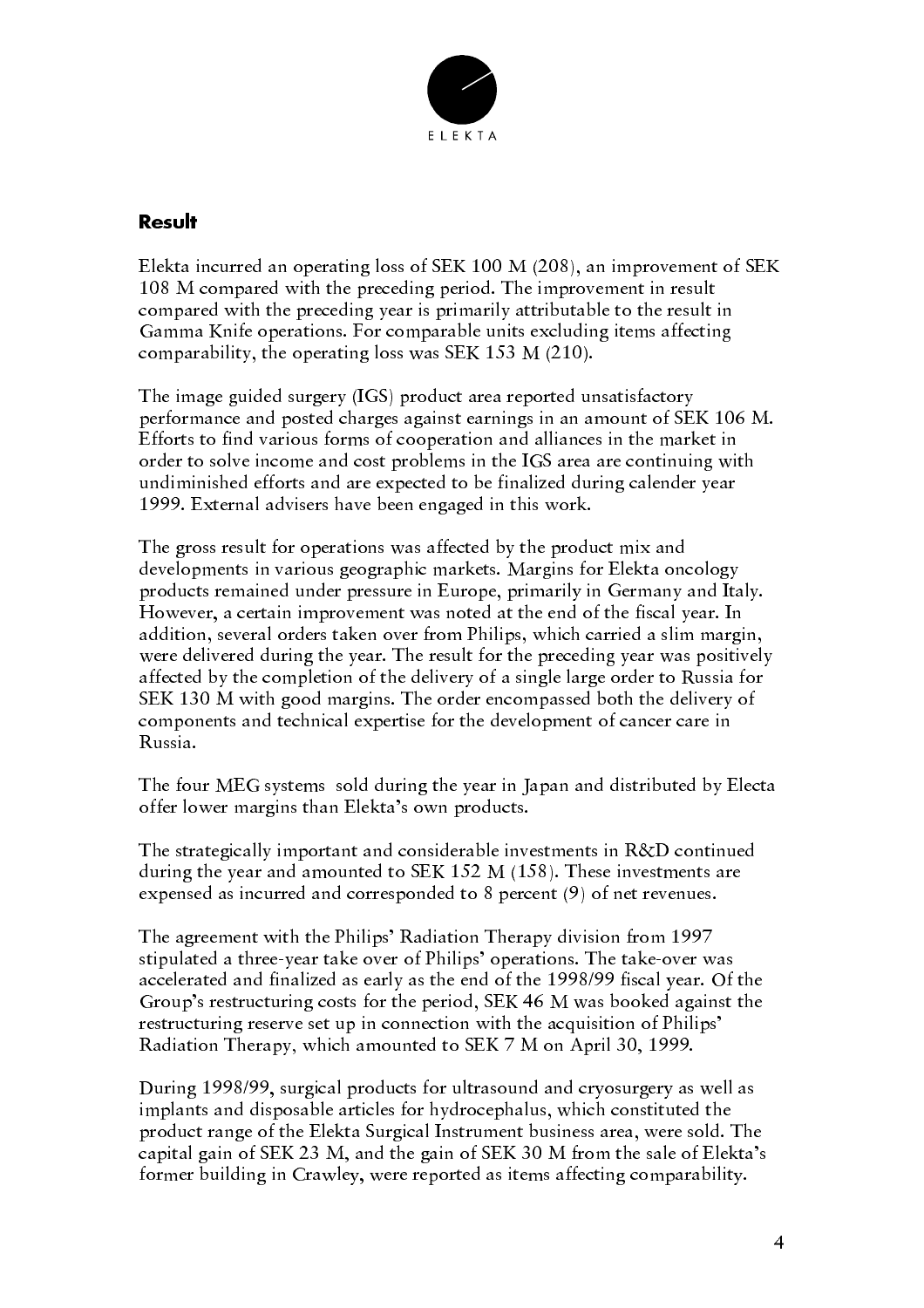

Net financial expense amounted to a negative SEK 40 M (44). This included interest expense of SEK 55 M (52) of which negative SEK 40 M refers to convertible debenture loan. The result of participations in associated companies, totaled a negative SEK 7 M(positive 11), and exchange differences SEK 22 M (negative 3).

The loss before taxes amounted to SEK 140 M (252).

The loss after taxes was SEK 148 M (262).

The loss per share was SEK 14.08 (24.96).

#### **Fixed assets and investments**

Investments in intangible and tangible fixed assets amounted to SEK  $1 M (17)$ and SEK 34 M  $(56)$ , respectively.

Amortization of intangible fixed assets and depreciation of tangible fixed assets amounted to SEK 45 M (53) and SEK 45 M (72), respectively.

Under terms of its agreement with Philips, Elekta has received SEK 39 M in compensation for new large orders from customers in Eastern Europe that were not signed before June 30, 1998. Of this amount, SEK 7 M has been reserved for necessary restructuring, following which goodwill has been amortized in the amount of SEK 32 M.

#### Liquidity and financial position

Elekta's liquid assets amounted to SEK 159 (176) M on April 30, 1999.

Cash flow, after investments and divestments, amounted to SEK 235 M (-219). The sale of Surgical Instruments and the property in Crawley are included in an amount of SEK 354 M.

Cash flow from operations during the third and fourth quarter was positive and amounted during the fourth quarter to SEK 11 M. This is primarily due to the reduction in working capital as a result of a number of internal projects designed to improve internal cash flow and reduce capital employed. The positive cash flow during the year was used to amortize bank loans. Interestbearing liabilities excluding the convertible loan amounted to SEK 189 M  $(823).$ 

In June 1998 Elekta issued convertible debentures with preferential rights for the Company's shareholders. The issue, which was fully subscribed, was effected at 85 percent of the nominal amount, SEK 467 M. It provided the Group with of SEK 375 M net.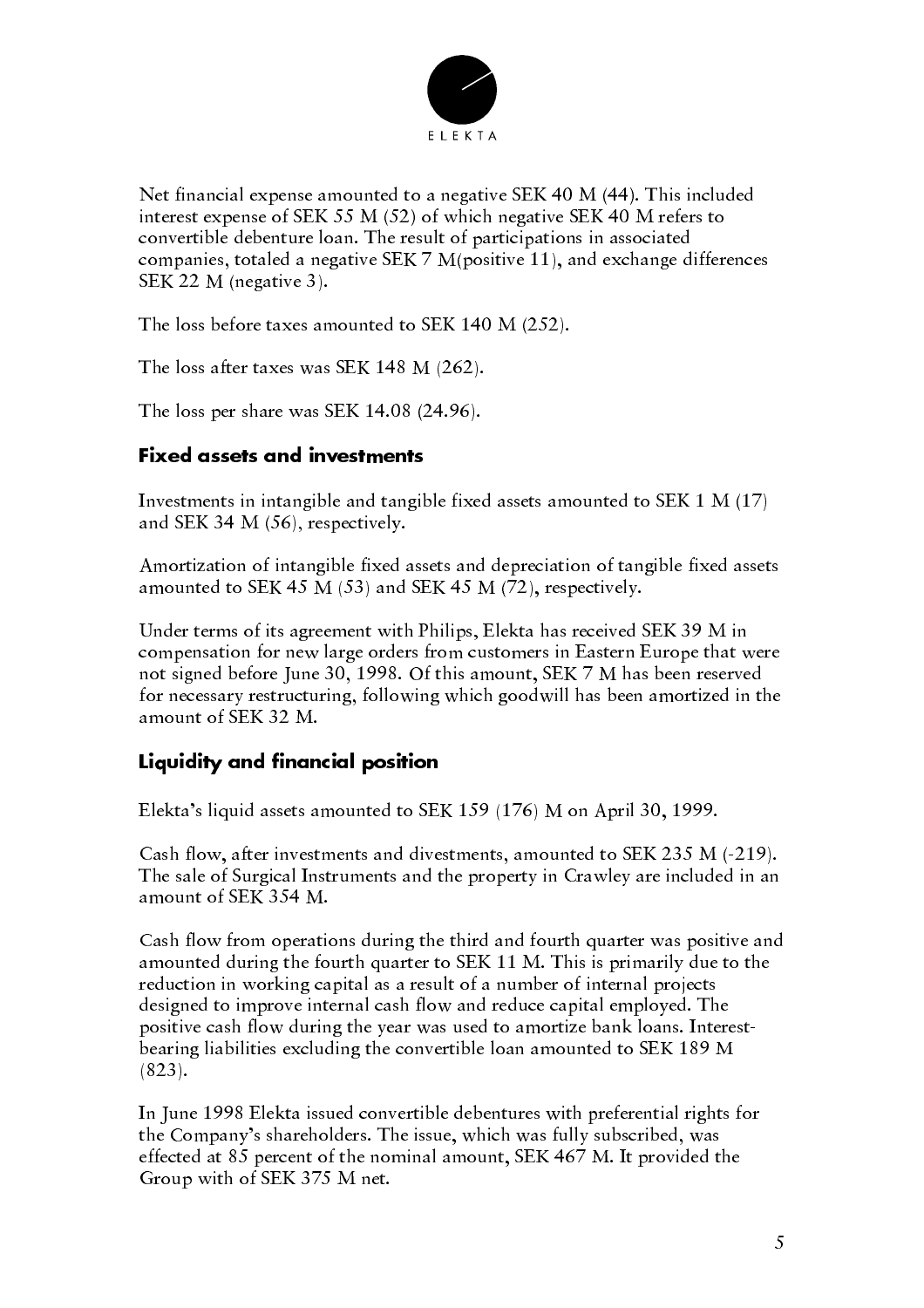

Net loan debt - interest-bearing liabilities less liquid assets - amounted to SEK 442 M (647) on April 30, 1999. The amount includes convertible loans amounting to SEK 412 M. Elekta's total available credit – liquid assets plus lines of credit granted but not utilized – amounted to SEK 160 M (203) on April 30, 1999.

The Company's net debt/equity ratio as of April 30, 1999 was a multiple of  $0.77(0.90),$ 

#### **Currency exposure**

The sale of the company's products is conducted primarily in USD, IPY and currencies within the euro bloc. Costs are primarily denominated in GBP and SEK. The sales companies have income and costs in local currencies. Cash flow exposure is concentrated to Britain and Sweden and is reduced through forward hedging. Forward hedging is done on the basis of contracted and forecast net flows over a rolling 12-month period.

#### **Employees**

The average number of employees was  $866$  (1,161). The number of employees at the close of the period was 862. Since 1997 the number of employees has decreased from 1241 to 862.

An incentive program for the employees is in preparation to be introduced.

## **Parent Company**

Parent Company operations comprise Group management and joint Group functions, as well as financial management. The Parent Company incurred a loss of SEK 93 (152) M after financial items. The average number of employees was 18 (18).

#### **Future prospects**

The impact of restructuring programs in 1998/99 will materialize in the form of improved earnings during the 1999/2000 fiscal year. The result for the first quarter is expected to be better than last year but will still show a loss. The restructuring program of business operations is continuing and is expected to result in satisfactory profitability within two years.

#### **Proposed dividend**

The Board of Directors proposes that no dividend be paid for the 1998/99 financial year.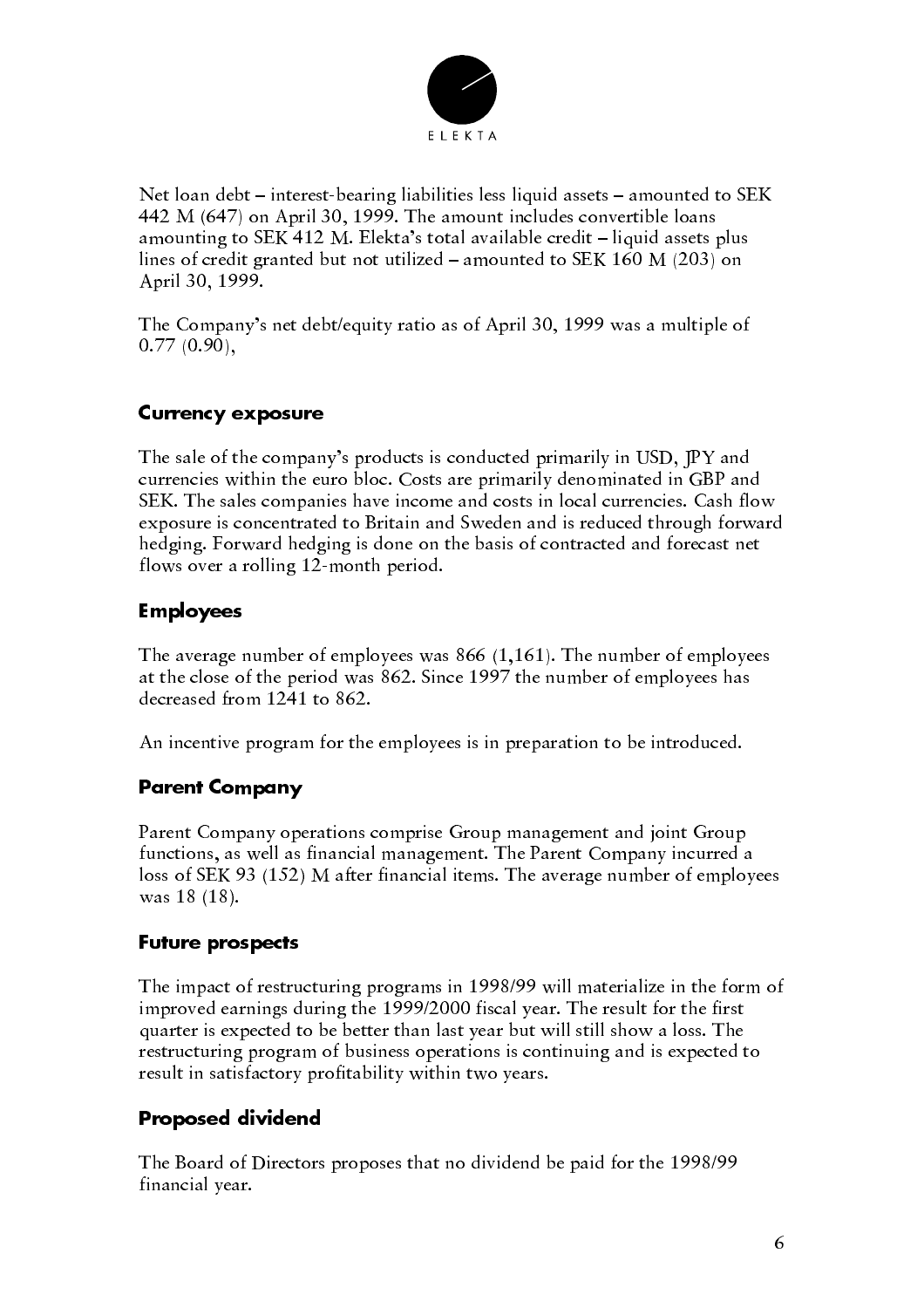

## **Annual General Meeting**

The Annual General Meeting will be held on Wednesday September 22, 1999 at 3:00 p.m. at the Museum of Medical History at Karolinska Hospital, Stockholm, Sweden.

### **Financial reports**

The three-month interim report will be issued on September 22, 1999.

Stockholm, June 15, 1999

ELEKTA AB (publ)

Laurent Leksell President

For further information, please contact: Lars Jonsteg, Vice President, Corporate Relations, Elekta AB (publ), Tel: +46 8-587 254 82.

More information about Elekta can be found at: www.elekta.com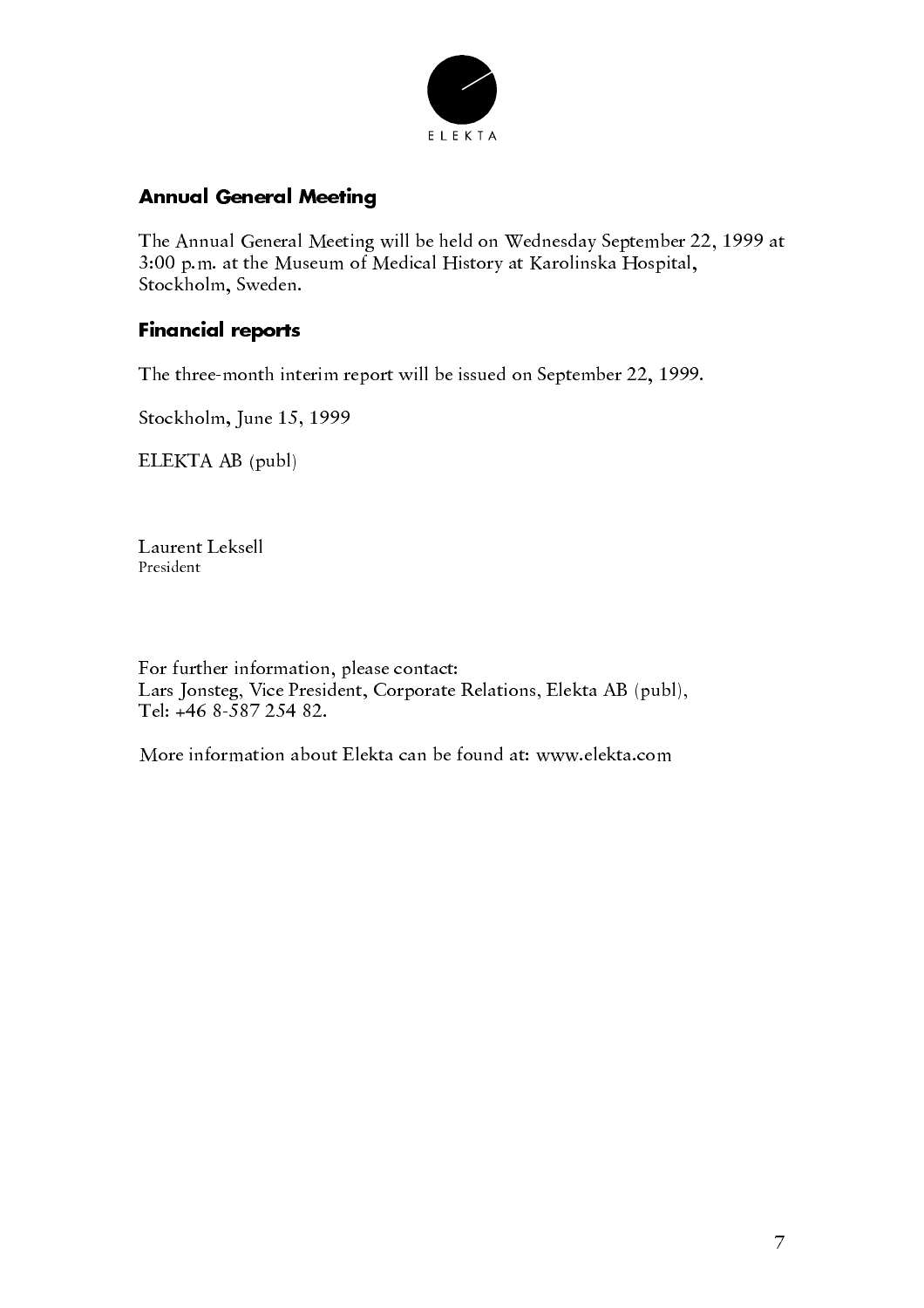

## **INCOME STATEMENT**

| SEK M                                                                                                                               | May - April<br>1998/99                   | May - April<br>1997/98                |
|-------------------------------------------------------------------------------------------------------------------------------------|------------------------------------------|---------------------------------------|
| Net sales<br>Cost of products sold                                                                                                  | 1,884<br>$-1,301$                        | 1,852<br>$-1,197$                     |
| Gross income                                                                                                                        | 583                                      | 655                                   |
| Selling expenses<br>Administrative expenses<br>R&D expenses<br>Items affecting comparability<br>Exchange gains in operation         | $-324$<br>$-258$<br>$-152$<br>53<br>$-2$ | $-471$<br>$-277$<br>$-158$<br>34<br>9 |
| Operating loss                                                                                                                      | $-100$                                   | $-208$                                |
| Financial net                                                                                                                       | $-40$                                    | $-44$                                 |
| Income before taxes                                                                                                                 | $-140$                                   | $-252$                                |
| Taxes                                                                                                                               | - 8                                      | $-10$                                 |
| Net income                                                                                                                          | $-148$                                   | $-262$                                |
| <b>CASH FLOW</b>                                                                                                                    |                                          |                                       |
| Operating cash flow<br>Change in working capital                                                                                    | $-86$<br>$-39$                           | $-136$                                |
| Cash flow before investments                                                                                                        | $-125$                                   | $-143$                                |
| Investments and disposals                                                                                                           | 360                                      | $-76$                                 |
| Cash flow after investments<br>and disposals                                                                                        | 235                                      | $-219$                                |
| <b>BALANCE SHEET</b>                                                                                                                |                                          |                                       |
| SEK M                                                                                                                               | 30 April<br>1999                         | 30 April<br>1998                      |
| Intangible fixed assets<br>Tangible fixed assets<br>Financial fixed assets<br>Inventories<br>Receivables<br>Liquid assets           | 504<br>88<br>11<br>227<br>1,037<br>159   | 616<br>292<br>20<br>383<br>930<br>176 |
| Total assets                                                                                                                        | 2,026                                    | 2,417                                 |
| Shareholders' equity<br>Provisions<br>Convertible debenture loan<br>Other interest-bearing liabilities<br>Interest-free liabilities | 576<br>100<br>412<br>189<br>749          | 722<br>198<br>823<br>674              |
| Total shareholders' equity, provisions<br>and liabilities                                                                           | 2,026                                    | 2,417                                 |